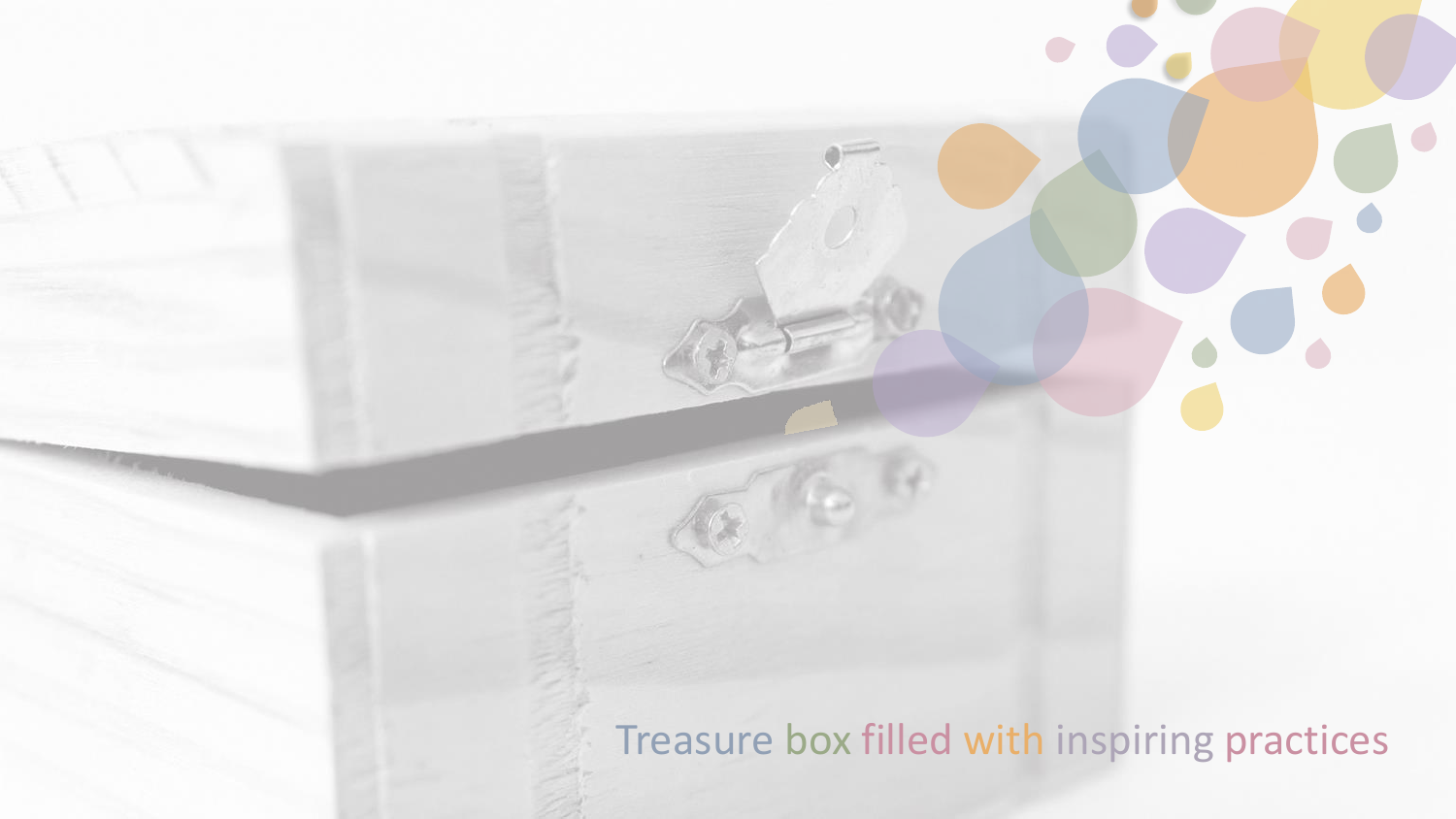

… We hope they may support you in creating an inspiring language learning environment for both you and your children …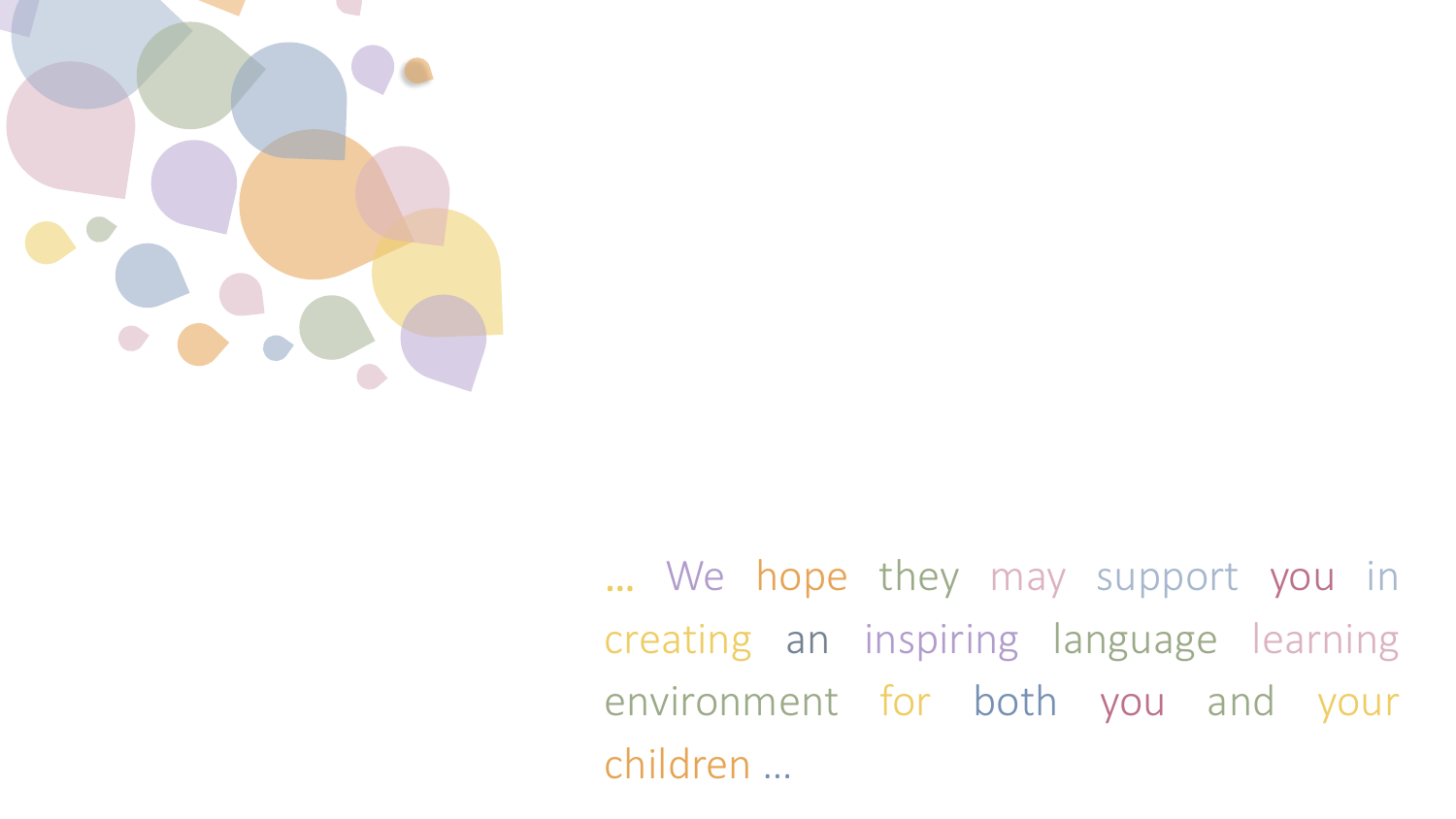### The importance of caring

Ask parents or the children themselves about comforting or soothing words they use at home; rituals, favourite words or "family words"; ways of expressing needs; daily routines. Caring about what children care about puts the focus on the person rather than on his social role as a pupil. While this is particularly relevant during Early Childhood Care and Education, there is no age limit to the 'care' aspect.

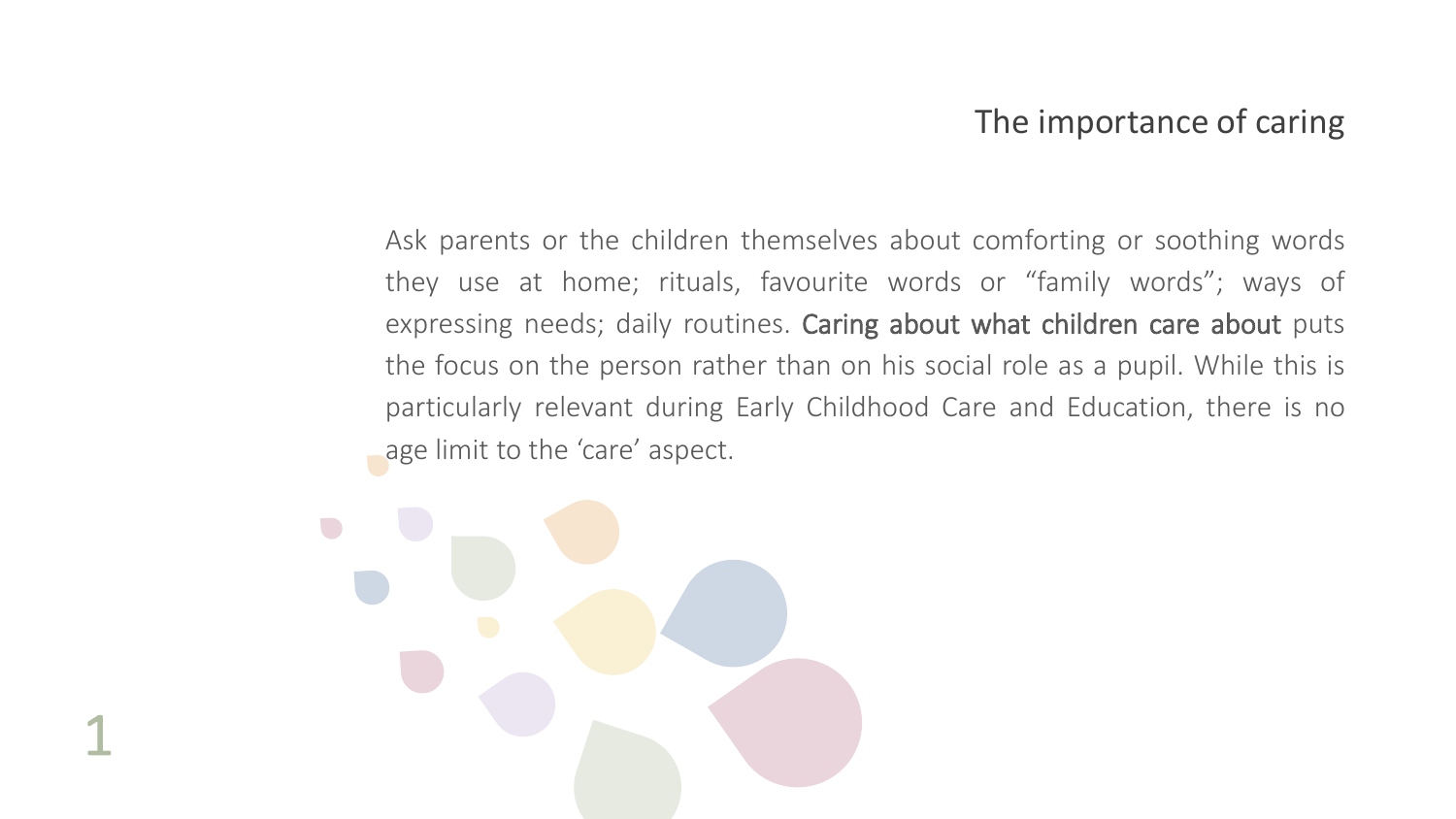### A "Me" book!

"Me" books can be started at whatever age, but ideally when children first enter a new class or school. This work should be done in collaboration with parents. A "Me" book accompanies a child on his/her learning pathways; it informs about interests, talents, important learning steps and also about personal preferences, family rituals, words, everyday communication in the family, etc. It may turn out to be a **multilingual** book, giving room to the languages of schooling as well as the home languages of the children, allocating different sections to specific languages, allowing for comparisons between languages, etc.

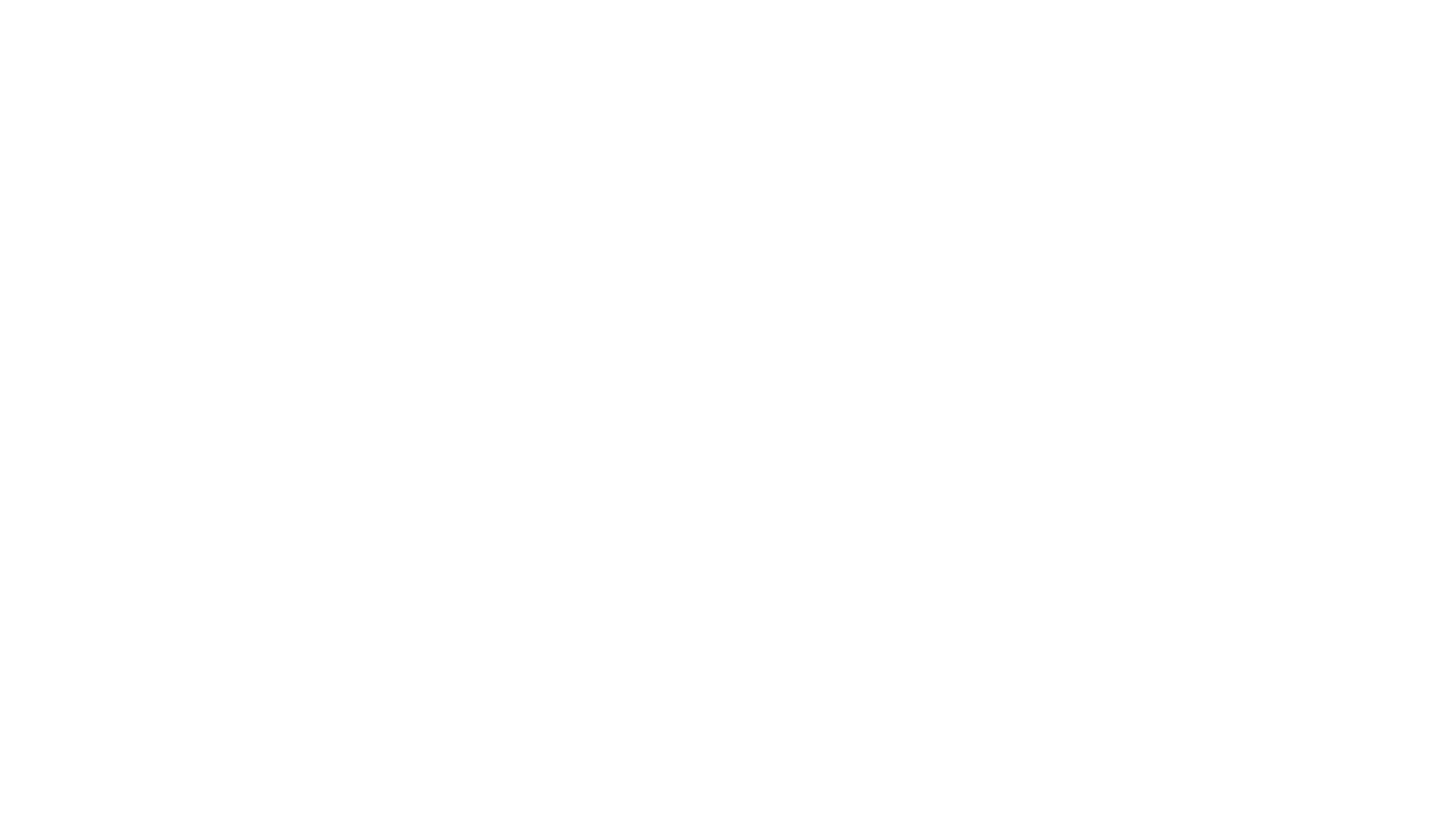## Setting up a Language Corner

A Language Corner can be set up in an individual classroom or a corridor used by various class/groups. The Language Corner has a poster inviting all the children who would like to write a poem or story in any language they wish to make a contribution. Children put their work, written in their language of choice, into a decorated box on the language table. They do the writing/decorating themselves. Children are invited to write their own selfdirected work and leave it in the box for others to read. This can be a very effective way to encourage children to talk about/to write on topics that are of **interest to them**. It is very important that teachers encourage and affirm all children's efforts sensitively.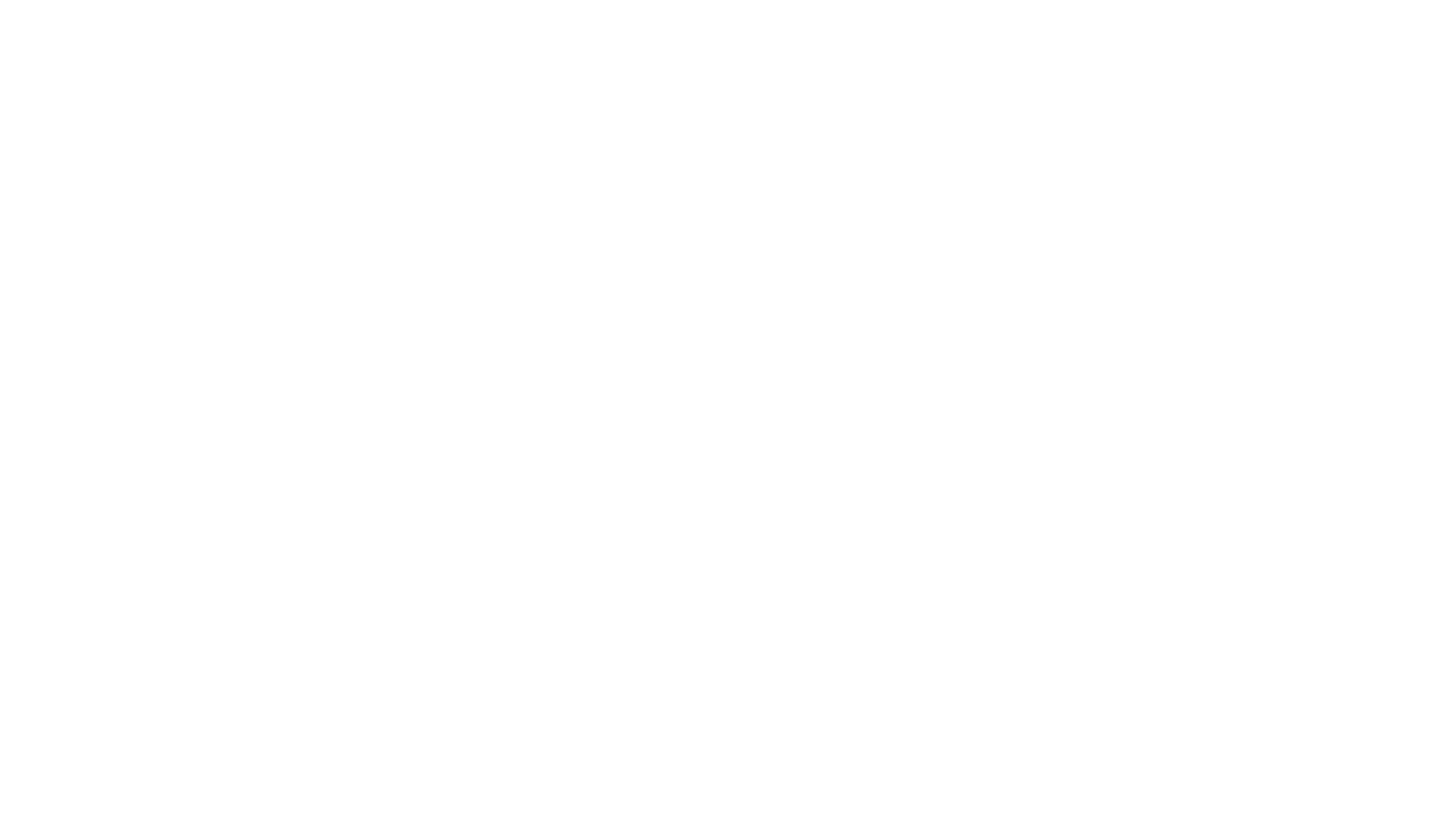# A "tête-à-tête" in the children's café

Open a children's "café" inviting children from one or several classes to meet, move around, interact and discuss interesting subjects in pairs or small groups, to look at picture books, etc. Invite parents to tell stories in different languages, sing songs, etc.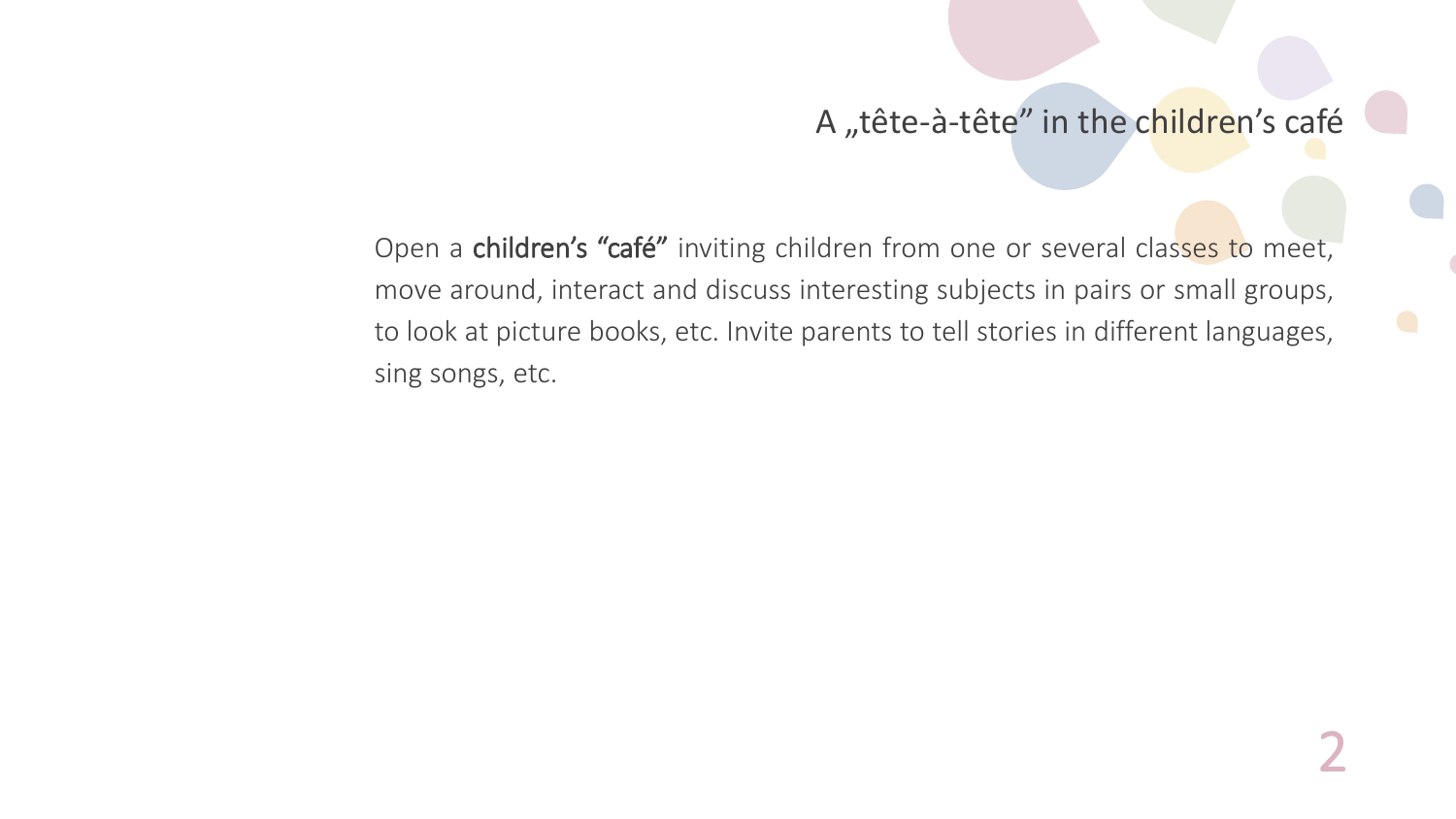Working on projects

Projects on different countries/historical events/sporting and cultural events, etc. generate a specific vocabulary.

Teachers and educators can suggest and encourage children to include the language(s) spoken, foreign language(s), etc. Vocabulary lists in different languages can be included on aspects of the topic, e.g., names of the countries being explored; name of a piece of music; sports terminology; etc. This presents further opportunities for children to explore their own interests in relation to the topics concerned.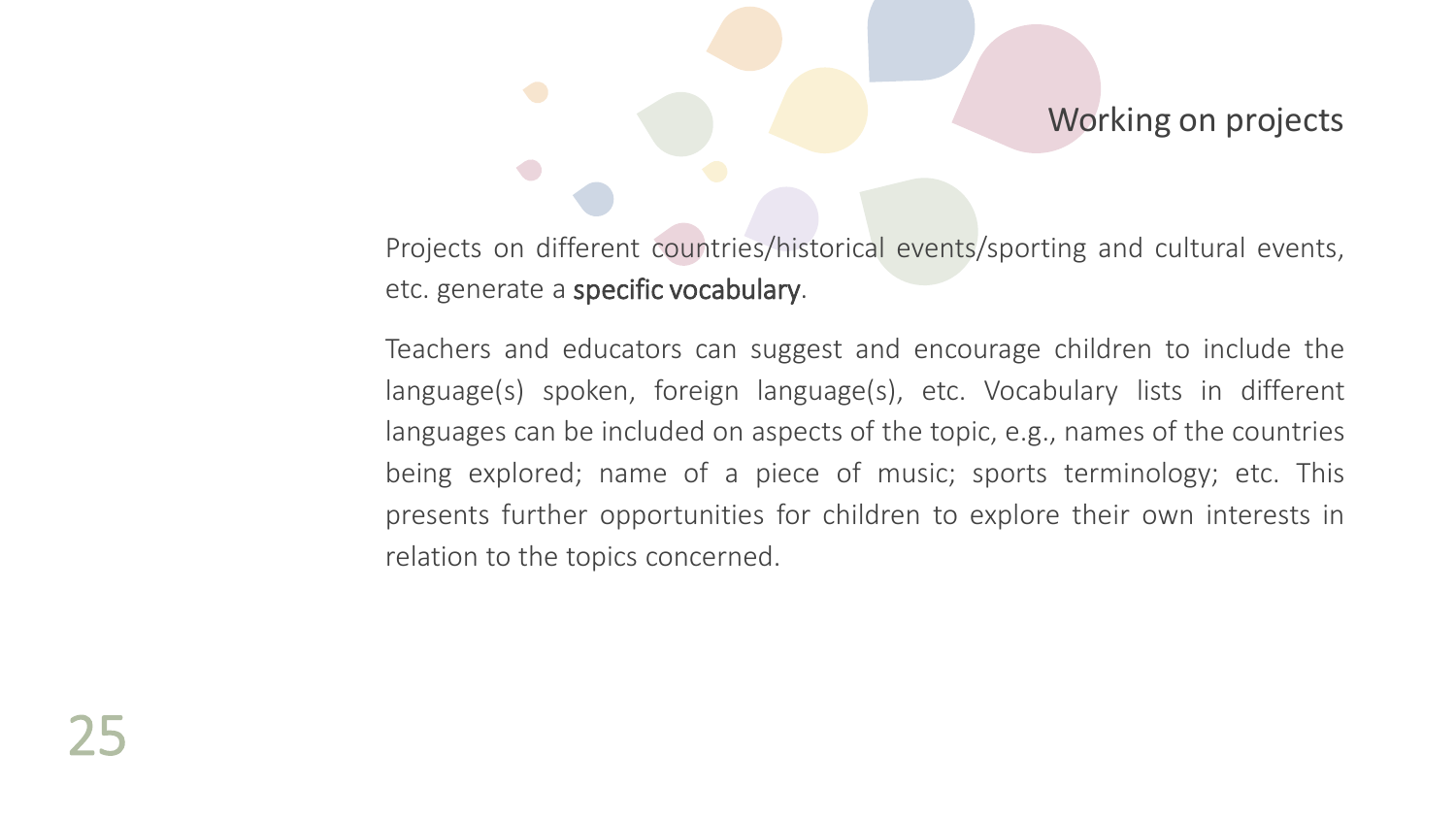## Events engaging the whole school community

Whole school events, e.g., concerts, art exhibitions, historical occasions, etc. can be used to support all the languages in the school (including foreign languages and children's home languages) orally and in writing. Children can announce the various acts to be performed in a variety of languages present in the school. This creates an awareness among children that the same announcement can be made in a variety of languages; the same information may be conveyed in writing in different languages using scripts that are both familiar and different. All this helps to create interest and normality around using more than one language. It also shows that everybody's language is valued.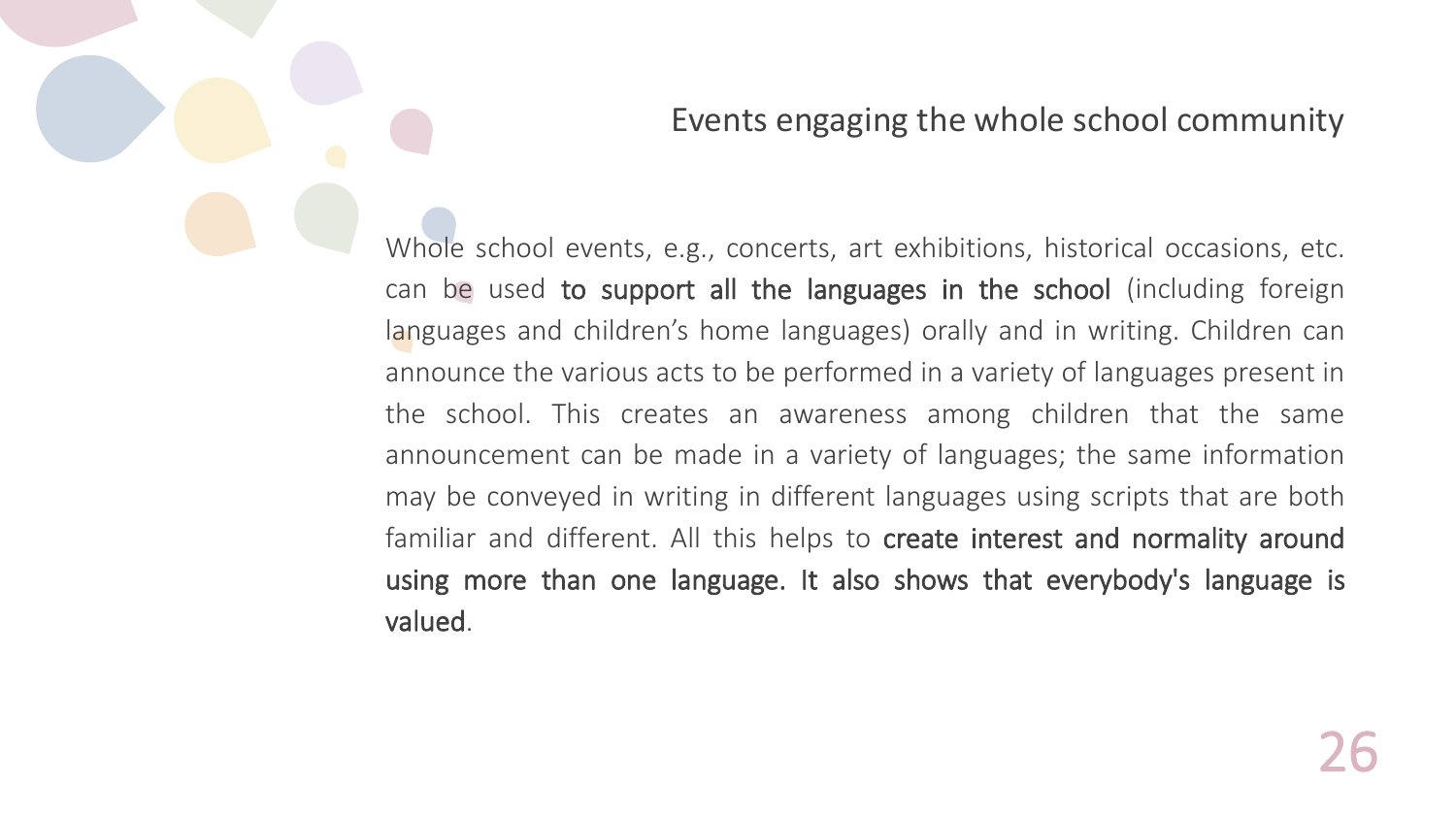#### Songs and poems

Songs and poems are really good for multilingual/plurilingual use as they may involve the same theme and lots of repetition. Each country/culture will have simple tunes for children's songs that are easily adapted to a range of languages. Children may be taught a song in the language of schooling/modern language(s) and then encouraged to translate the meaning and sing it in their home language(s). This helps with **language learning**, language awareness, and content learning as well.